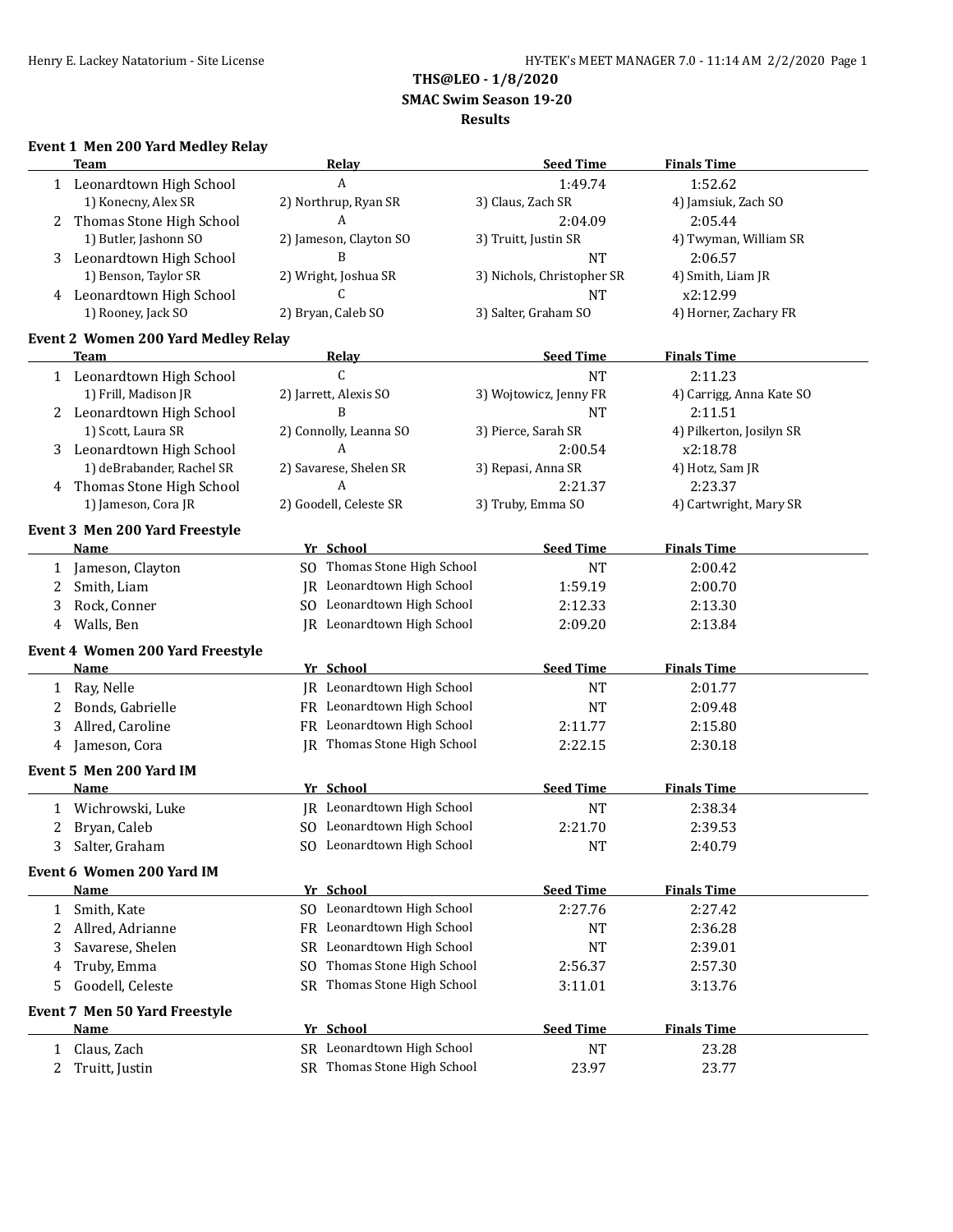# **THS@LEO - 1/8/2020 SMAC Swim Season 19-20**

# **Results**

# **(Event 7 Men 50 Yard Freestyle)**

|              | <b>Name</b>                              |     | Yr School                   | <b>Seed Time</b> | <b>Finals Time</b> |  |
|--------------|------------------------------------------|-----|-----------------------------|------------------|--------------------|--|
| 3            | Konecny, Alex                            |     | SR Leonardtown High School  | 24.21            | 24.62              |  |
| 4            | Nichols, Christopher                     |     | SR Leonardtown High School  | 28.86            | 28.65              |  |
| 5            | Offutt, Caleb                            |     | SO Thomas Stone High School | 32.41            | 31.64              |  |
| 6            | Amaya, Marvin                            | IR  | Thomas Stone High School    | 33.31            | 32.67              |  |
| ---          | Magda, Ayden                             |     | JR Leonardtown High School  | NT               | X27.61             |  |
|              | Cassetta, Will                           | FR  | Leonardtown High School     | <b>NT</b>        | X27.69             |  |
| $---$        | Coleman, Thomas                          |     | SO Leonardtown High School  | 29.65            | X29.12             |  |
|              | Event 8 Women 50 Yard Freestyle          |     |                             |                  |                    |  |
|              | <b>Name</b>                              |     | Yr School                   | <b>Seed Time</b> | <b>Finals Time</b> |  |
| 1            | Allred, Caroline                         |     | FR Leonardtown High School  | <b>NT</b>        | 28.49              |  |
| 2            | McCloskey, Lauren                        |     | SO Leonardtown High School  | <b>NT</b>        | 28.88              |  |
| 3            | Javier, McKenzie                         |     | SO Thomas Stone High School | 51.38            | 41.51              |  |
| 4            | Howl, Elizabeth                          |     | FR Thomas Stone High School | 49.74            | 44.41              |  |
| 5            | Cuvea, Jasmine                           |     | FR Thomas Stone High School | 45.47            | 48.56              |  |
| ---          | Wojtowicz, Jenny                         |     | FR Leonardtown High School  | <b>NT</b>        | X29.12             |  |
| $---$        | Kosich, Julia                            |     | FR Leonardtown High School  | <b>NT</b>        | X30.76             |  |
| $---$        | Zatonska, Magdalena                      |     | IR Leonardtown High School  | 33.48            | X33.15             |  |
|              | <b>Event 11 Men 100 Yard Butterfly</b>   |     |                             |                  |                    |  |
|              | <b>Name</b>                              |     | Yr School                   | <b>Seed Time</b> | <b>Finals Time</b> |  |
|              | 1 Harms, Ben                             |     | SO Leonardtown High School  | <b>NT</b>        | 1:01.76            |  |
| 2            | Wichrowski, Luke                         |     | JR Leonardtown High School  | <b>NT</b>        | 1:11.86            |  |
| 3            | Salter, Graham                           |     | SO Leonardtown High School  | <b>NT</b>        | 1:18.90            |  |
|              | <b>Event 12 Women 100 Yard Butterfly</b> |     |                             |                  |                    |  |
|              | Name                                     |     | Yr School                   | <b>Seed Time</b> | <b>Finals Time</b> |  |
| 1            | McCloskey, Lauren                        |     | SO Leonardtown High School  | 1:08.32          | 1:07.51            |  |
| 2            | Wojtowicz, Jenny                         |     | FR Leonardtown High School  | 1:07.32          | 1:08.95            |  |
| 3            | Pierce, Sarah                            |     | SR Leonardtown High School  | 1:08.87          | 1:10.31            |  |
| 4            | Truby, Emma                              | SO. | Thomas Stone High School    | 1:23.78          | 1:25.02            |  |
| 5            | Huber, Eryn                              | SO. | Thomas Stone High School    | 1:36.32          | 1:32.77            |  |
|              | Event 13 Men 100 Yard Freestyle          |     |                             |                  |                    |  |
|              | Name                                     |     | Yr School                   | <b>Seed Time</b> | <b>Finals Time</b> |  |
| $\mathbf{1}$ | Jamsiuk, Zach                            |     | SO Leonardtown High School  | 57.87            | 57.62              |  |
| $2^{\circ}$  | Loesch, Andy                             |     | FR Leonardtown High School  | 1:00.36          | 59.84              |  |
| 3            | Dela Cuesta, Victor                      |     | FR Leonardtown High School  | <b>NT</b>        | 1:02.80            |  |
| 4            | Offutt, Caleb                            |     | SO Thomas Stone High School | 1:25.77          | 1:15.56            |  |
| 5.           | Amaya, Marvin                            |     | JR Thomas Stone High School | 1:24.04          | 1:16.93            |  |
|              | Event 14 Women 100 Yard Freestyle        |     |                             |                  |                    |  |
|              | Name                                     |     | Yr School                   | <b>Seed Time</b> | <b>Finals Time</b> |  |
|              | 1 Hotz, Sam                              |     | JR Leonardtown High School  | 59.07            | 56.22              |  |
| 2            | Bonds, Gabrielle                         |     | FR Leonardtown High School  | 59.40            | 59.10              |  |
| 3            | Duke, Amaya                              | SO. | Leonardtown High School     | NT               | 59.27              |  |
| 4            | Jameson, Cora                            | IR  | Thomas Stone High School    | <b>NT</b>        | 1:06.80            |  |
| 5            | Howl, Elizabeth                          |     | FR Thomas Stone High School | 2:02.23          | 1:49.55            |  |
| 6            | Cuvea, Jasmine                           |     | FR Thomas Stone High School | 1:51.76          | 1:53.36            |  |
|              |                                          |     |                             |                  |                    |  |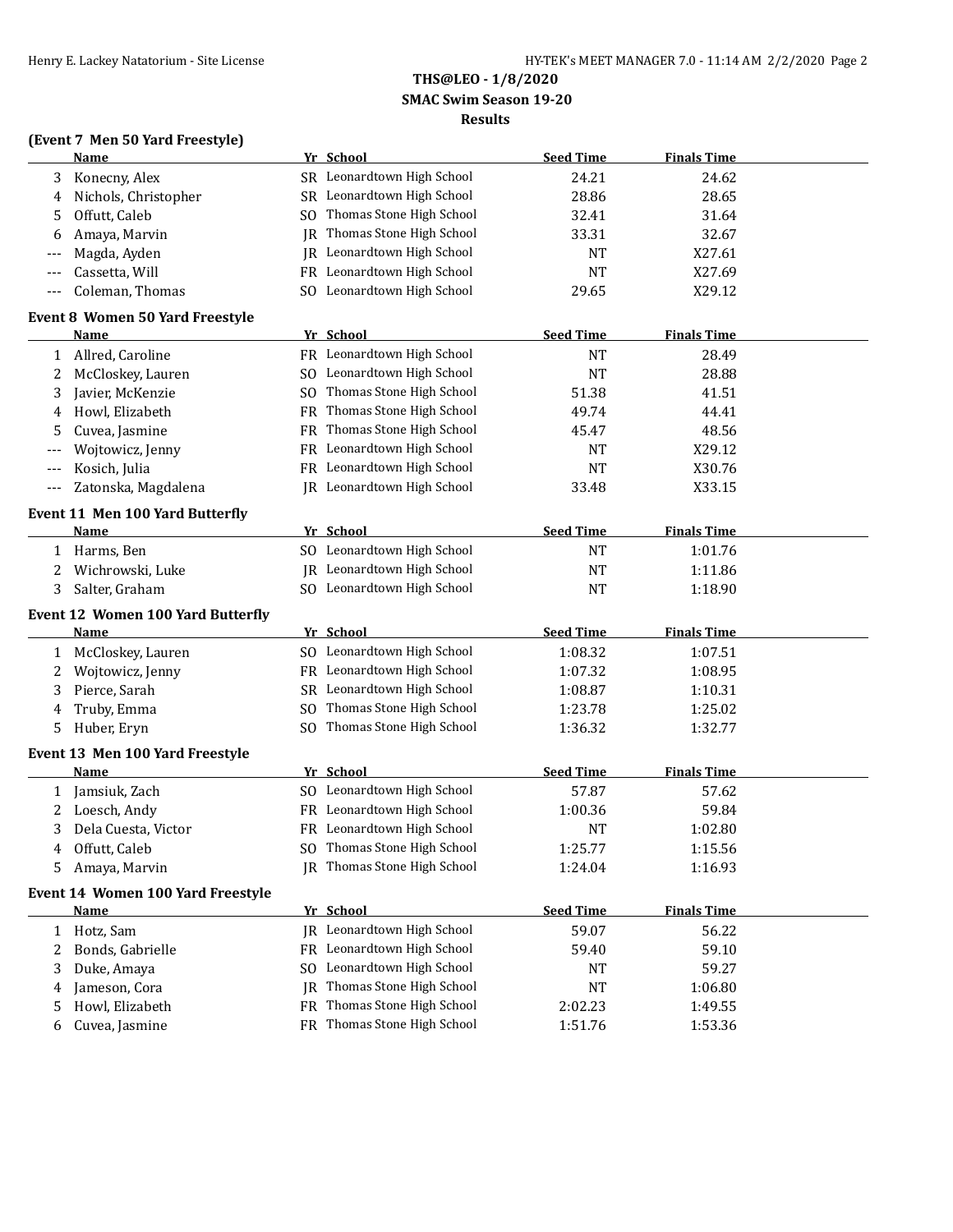# **THS@LEO - 1/8/2020 SMAC Swim Season 19-20 Results**

|     | Event 15 Men 500 Yard Freestyle             |                             |                        |                            |
|-----|---------------------------------------------|-----------------------------|------------------------|----------------------------|
|     | Name                                        | Yr School                   | <b>Seed Time</b>       | <b>Finals Time</b>         |
| 1   | Claus, Zach                                 | SR Leonardtown High School  | 5:10.11                | 5:05.81                    |
| 2   | Benson, Taylor                              | SR Leonardtown High School  | <b>NT</b>              | 6:05.10                    |
| 3   | Rock, Conner                                | SO Leonardtown High School  | 5:56.56                | 6:15.64                    |
| 4   | Twyman, William                             | SR Thomas Stone High School | 8:24.10                | 8:28.10                    |
|     | Event 16 Women 500 Yard Freestyle           |                             |                        |                            |
|     | Name                                        | Yr School                   | <b>Seed Time</b>       | <b>Finals Time</b>         |
| 1   | Scott, Laura                                | SR Leonardtown High School  | 6:15.74                | 6:11.94                    |
| 2   | McCauley, Abigail                           | SO Leonardtown High School  | 6:31.84                | 6:29.86                    |
| 3   | Pilkerton, Josilyn                          | SR Leonardtown High School  | <b>NT</b>              | 6:34.70                    |
| 4   | Cartwright, Mary                            | SR Thomas Stone High School | 7:30.24                | 7:19.90                    |
| 5.  | Huber, Eryn                                 | SO Thomas Stone High School | 7:29.59                | 7:33.61                    |
|     | Event 17 Men 200 Yard Freestyle Relay       |                             |                        |                            |
|     | Team                                        | Relay                       | <b>Seed Time</b>       | <b>Finals Time</b>         |
|     | 1 Leonardtown High School                   | A                           | 1:35.91                | 1:40.89                    |
|     | 1) Konecny, Alex SR                         | 2) Benson, Taylor SR        | 3) Smith, Liam JR      | 4) Jamsiuk, Zach SO        |
|     | 2 Leonardtown High School                   | B                           | <b>NT</b>              | 1:46.31                    |
|     | 1) Harms, Ben SO                            | 2) Northrup, Ryan SR        | 3) Wright, Joshua SR   | 4) Nichols, Christopher SR |
| 3   | Thomas Stone High School                    | A                           | 1:49.82                | 1:49.46                    |
|     | 1) Jameson, Clayton SO                      | 2) Butler, Jashonn SO       | 3) Twyman, William SR  | 4) Truitt, Justin SR       |
|     | 4 Leonardtown High School                   | C                           | <b>NT</b>              | x1:49.88                   |
|     | 1) Horner, Zachary FR                       | 2) Dela Cuesta, Victor FR   | 3) Cassetta, Samuel JR | 4) Loesch, Andy FR         |
|     | Event 18 Women 200 Yard Freestyle Relay     |                             |                        |                            |
|     | <b>Team</b>                                 | <b>Relay</b>                | <b>Seed Time</b>       | <b>Finals Time</b>         |
|     | 1 Leonardtown High School                   | B                           | <b>NT</b>              | 1:56.07                    |
|     | 1) Pierce, Sarah SR                         | 2) Repasi, Anna SR          | 3) Bonds, Gabrielle FR | 4) Duke, Amaya SO          |
|     | 2 Leonardtown High School                   | A                           | 1:51.42                | 1:57.57                    |
|     | 1) Pilkerton, Josilyn SR                    | 2) deBrabander, Rachel SR   | 3) Savarese, Shelen SR | 4) Scott, Laura SR         |
| 3   | Leonardtown High School                     | C.                          | <b>NT</b>              | x2:05.44                   |
|     | 1) Jones, Ava FR                            | 2) Zatonska, Magdalena JR   | 3) Konecny, Emily FR   | 4) Wilkes, Alexis JR       |
| 4   | Thomas Stone High School                    | A                           | 2:05.95                | 2:09.25                    |
|     | 1) Truby, Emma SO                           | 2) Goodell, Celeste SR      | 3) Huber, Eryn SO      | 4) Jameson, Cora JR        |
|     | Event 19 Men 100 Yard Backstroke            |                             |                        |                            |
|     | Name                                        | Yr School                   | <b>Seed Time</b>       | <b>Finals Time</b>         |
|     | 1 Jameson, Clayton                          | SO Thomas Stone High School | 1:01.14                | 1:02.41                    |
| 2   | Harms, Ben                                  | SO Leonardtown High School  | 1:05.62                | 1:12.06                    |
| 3   | Cassetta, Samuel                            | JR Leonardtown High School  | 1:12.55                | 1:15.84                    |
| 4   | Johnson, Russell                            | FR Leonardtown High School  | 1:16.85                | 1:16.64                    |
|     | <b>Event 20 Women 100 Yard Backstroke</b>   |                             |                        |                            |
|     | Name                                        | Yr School                   | <b>Seed Time</b>       | <b>Finals Time</b>         |
| 1   | Frill, Madison                              | JR Leonardtown High School  | 1:09.99                | 1:10.91                    |
| 2   | Allred, Adrianne                            | FR Leonardtown High School  | 1:10.12                | 1:11.30                    |
| 3   | Smallhorn, Alyson                           | SO Thomas Stone High School | 1:46.85                | 1:42.48                    |
| --- | O'Connor, Anne                              | IR Leonardtown High School  | NT                     | DQ                         |
|     | Head did not break the curface by 15 meters |                             |                        |                            |

Head did not break the surface by 15 meters